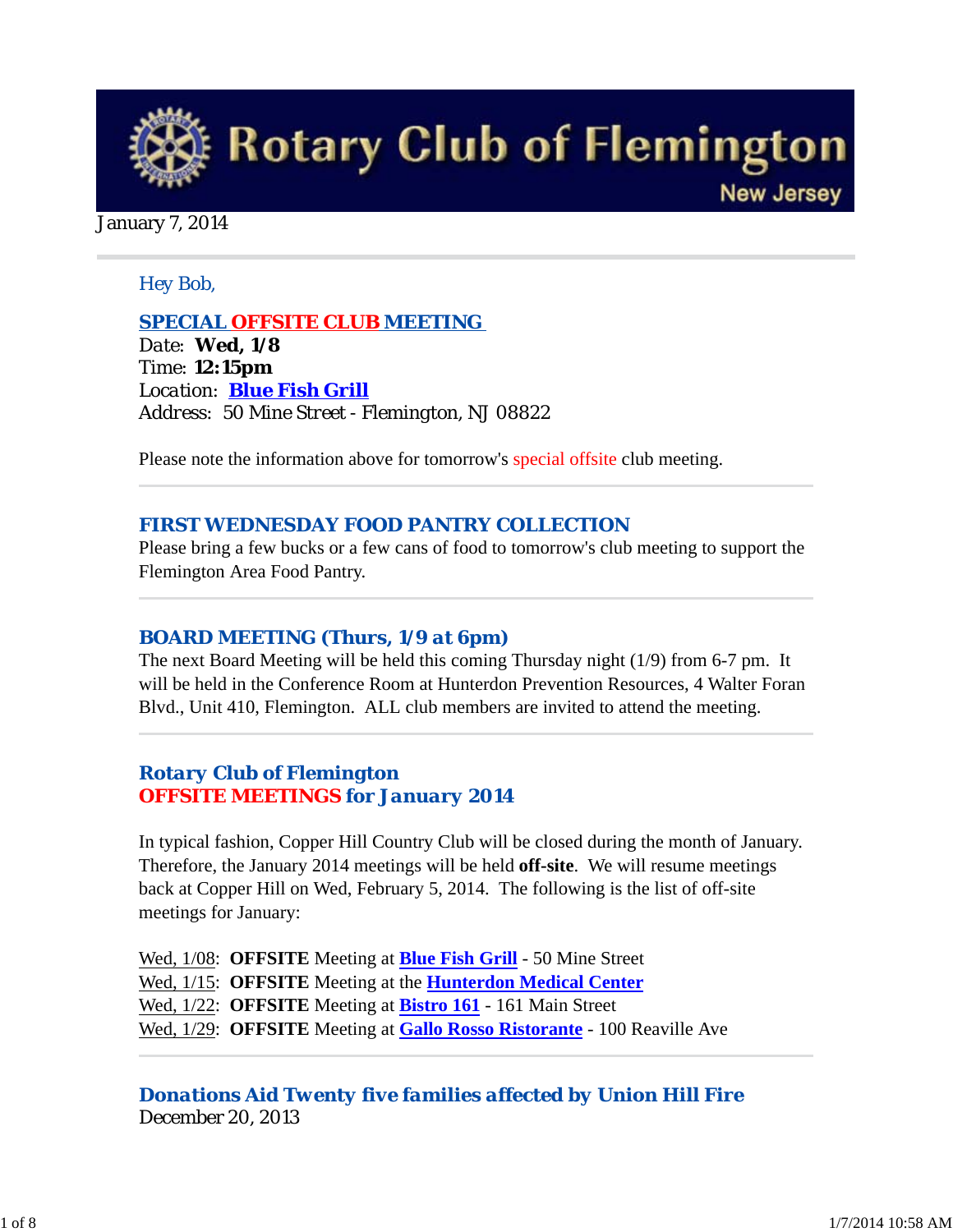Eighteen families were left homeless after the devastating fire on November 23, 2013 at the Union Hill Condos. Mayor Michele McBride of Union Township and Mayor Janice Kovach of the Town of Clinton reached out to Megan Jones-Holt of Clinton Sunrise Rotary Club to ask for assistance in helping these families and managing donations.

The Clinton Sunrise Rotary Club responded immediately and set up the Union Hill Fire Fund. We are accepting donations of checks and gift cards. To date, we have received donations from various community members, other Rotary Clubs, Town of Clinton employees and the Clinton Public School Teachers.

The club to date has distributed close to \$11,000.00 to the 18 owners and seven renters affected and the donations still are coming in. Today more gift cards were picked up at the Town of Clinton municipal building.

"We tried to get some of the donations to the families for Thanksgiving, but it was more involved that anticipated. We are so happy to be able to get support to them in time for Christmas," stated Megan Jones-Holt, Clinton Town resident.

If you would like to help these families, please send checks (made out to Clinton Sunrise Rotary Club) and/or gift cards to:

Clinton Sunrise Rotary Club P.O. Box 5435 Clinton, New Jersey 08809

We'd like to Thank all the donors for their generosity with helping your neighbors in need.

Megan Jones-Holt Clinton Sunrise Rotary

## *CHARTER CELEBRATION DINNER honoring the ROTARY e-CLUB of HUNTERDON HORIZON*

**Thursday, January 30, 2014 at 6pm** Grape Finale 8 Bartles Corner Road, Suite 107 - Flemington, NJ Cost: \$40 per Person Click Here to Pre-Register by November 26th

The Rotary e-Club of Hunterdon Horizon cordially invites you and your guest to share in their Charter Celebration dinner. Click the link above or view the invitation below for more information. If you have any questions, please contact Florentine Lehar at 908-392-3853.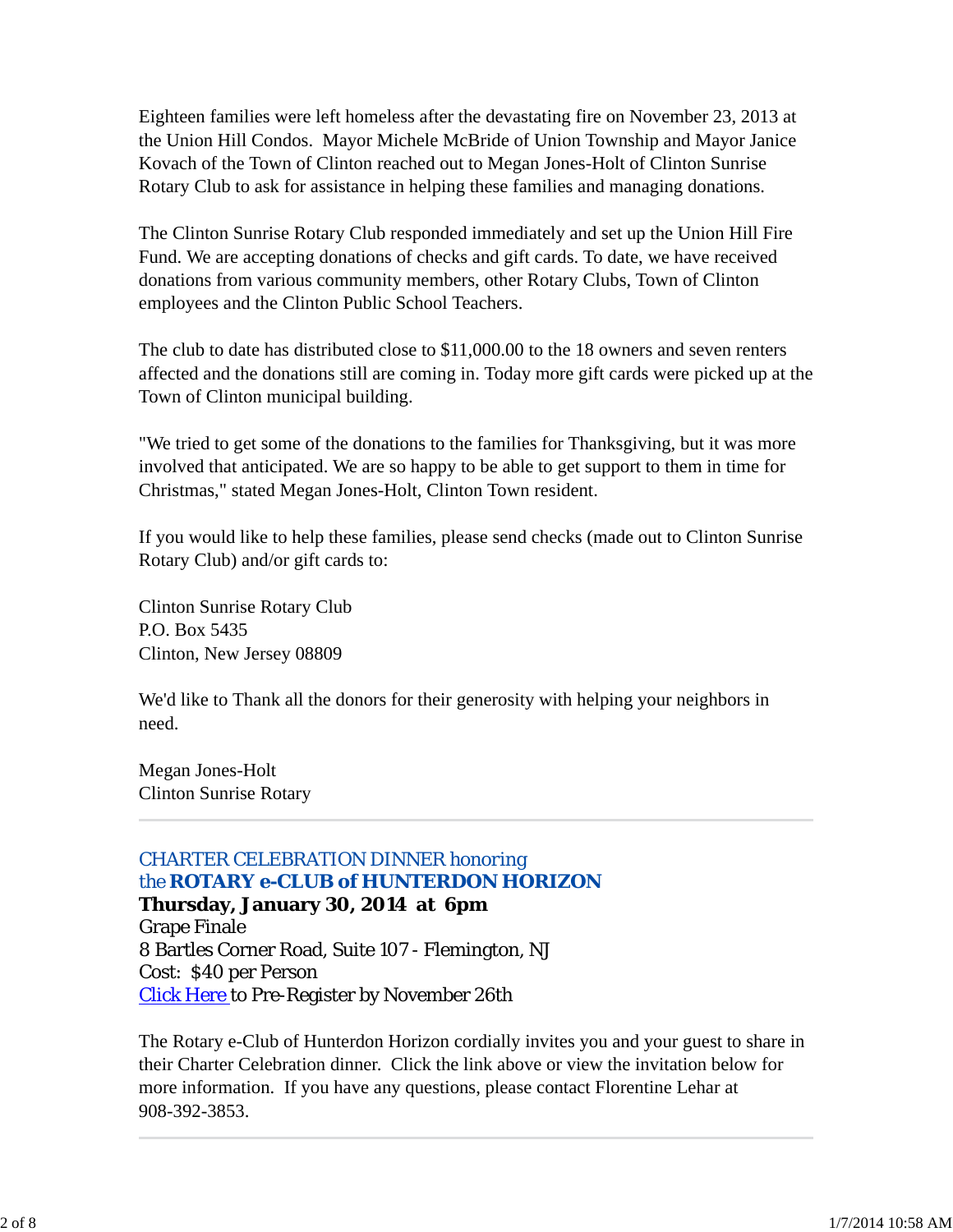## *Rotary BRIDGING THE GAP*

**Rotarians being Sought as Mentors!**

February 4, 2014 (8-10am) - BTG February 25, 2014 (8-10am) - BTG March 25, 2014 - Job Fair May 13, 2014 - Awards Breakfast

**Click Here** for additional information.

#### *HUNTERDON COUNTY* **HUNTERDON COUNTY CHAMBER OF COMMERCE CHAMBER OF COMMERCE**

As you know, the Rotary Club of Flemington is a member of the H.C. Chamber of Commerce. This enables all Rotarians the ability to attend a Chamber function as a "member". If someone asks you what your business is, you would explain that you are a member representing the Rotary Club of Flemington. **Click Here** to visit the Chamber website for a listing of upcoming events.

## *ROTARY DISTRICT 7510 NEWS*

**Click Here** to read the current news from our Rotary District 7510.

#### *SPEAKERS & PROGRAMS BEING SOUGHT*

We are always seeking new or creative ideas for upcoming meeting programs and speakers. If you have any leads, please pass them onto Mick Schaible. **Click here** to generate an email directly to Mick.

#### *UPCOMING DATES TO NOTE*

**Summary of Upcoming Club Meeting Programs:**

Wed, 1/08: **OFFSITE** Meeting at **Blue Fish Grill** - 50 Mine Street

Wed, 1/15: **OFFSITE** Meeting at the **Hunterdon Medical Center**

Wed, 1/22: **OFFSITE** Meeting at **Bistro 161** - 161 Main Street

Wed, 1/29: **OFFSITE** Meeting at **Gallo Rosso Ristorante** - 100 Reaville Ave

**Next RCOF Board Meeting:** Thurs,  $1/9/2014$  at 6:00 PM (usually the 1<sup>st</sup> Thursday). Next Membership Meeting: Wed, 1/15/2014 at 1:30 PM (usually the 2<sup>nd</sup> Wednesday).

#### **Upcoming RCOF Club Events, Fundraisers, Fellowship Events, Etc**.:

Mon, 2/24/2014: Hunterdon Rotary Soup Cook-Off Sun, TBD: Rotary Bark in the Park Dog Walk Sat, 7/7/2014: Pedals for Progress Bicycle, Sewing Machine & Sports Gear Collection

#### **Rotary District 7510 Events & Functions:**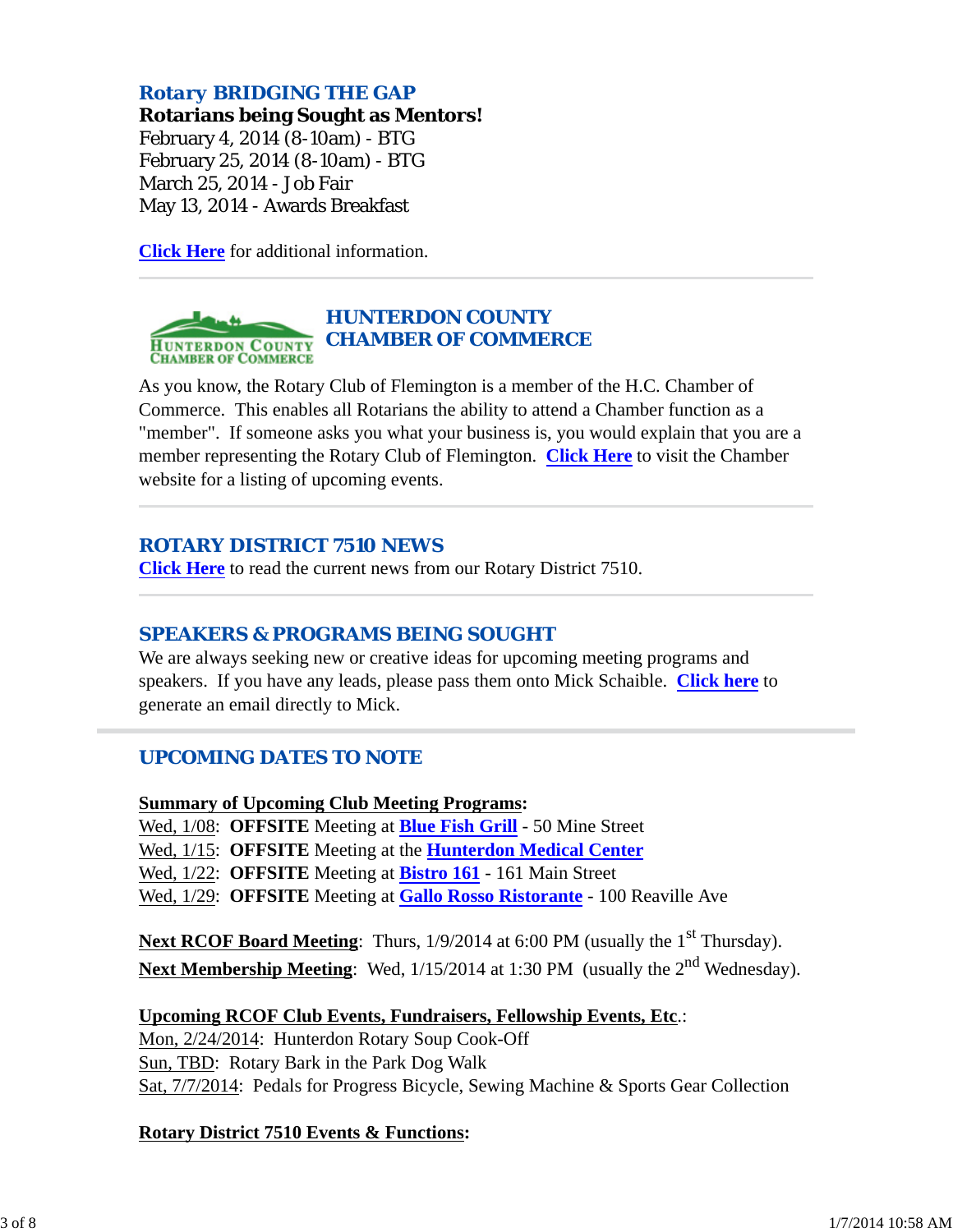Wed, 2/5: PETS 1 - Hotel Somerset-Bridgewater (6:30pm) Fri, 3/21: PETS 2 - Marriot Hotel, Whippany, NJ (6:00pm) May 17: World Peace Day May 2-3: **District Conference** Wed, 5/14: District Assembly - Hotel Somerset-Bridgewater (2:30pm to 8:30pm) May 30 - June 1: RYLA, 4-Way Test Speech Contest, Rotaract, Interact & Early Act.

### *COMMITTEE LIST:*

**Click Here** to download the listing of all current Club Committee's and its members.

#### *"MEMBERS ONLY" WEBSITE:*

#### **Goto the Members Only section of the website to find:**

- 1) The "Membership Proposal Form" to propose a new member.
- 2) An Online Copy of the Club Membership Directory.
- 3) A Link to All Photos Albums of the Club.

#### *ROTARY WEBSITE LINKS:*

Rotary International: **www.Rotary.org** Rotary District 7510: **www.RotaryNJ.org**

#### *NEARBY ROTARY CLUB MEETINGS:*

As A Rotarian, you are Welcome to attend a Rotary Club meeting anywhere in the world. Click here for the Rotary Club Locator App. Or see below for some local meetings:

#### Mondays

**Lambertville/New Hope** (6:30 pm) - Lambertville Station Restaurant; 11 Bridge Street, Lambertville NJ 08530 **Piscataway** (12:15 pm) - Radisson Hotel; 21 Kingsbridge Road, Piscataway, NJ 08854

#### Tuesdays

**Whitehouse** (12:15 pm) - Max's 22; 456 Route 22 West, Whitehouse Station, NJ 08889 **Princeton** (12:15 pm) - The Nassau Club; 6 Mercer Street, Princeton, NJ 08540 **Bridgewater-Bound Brook** (12:15 pm) - Arbor Glenn; 100 Monroe St, Bridgewater 08807

#### Wednesdays

**Branchburg Township** (7:30 am): Stoney Brook Grille; 1285 Route 28, North Branch, NJ 08876

**Flemington** (12:15pm): Copper Hill Country Club; 100 Copper Hill Road, Ringoes, NJ 08851

**Hillsborough Township** (6:15 pm): Pheasant's Landing; 311 Amwell Road (Rt. 514), Hillsborough, NJ 08844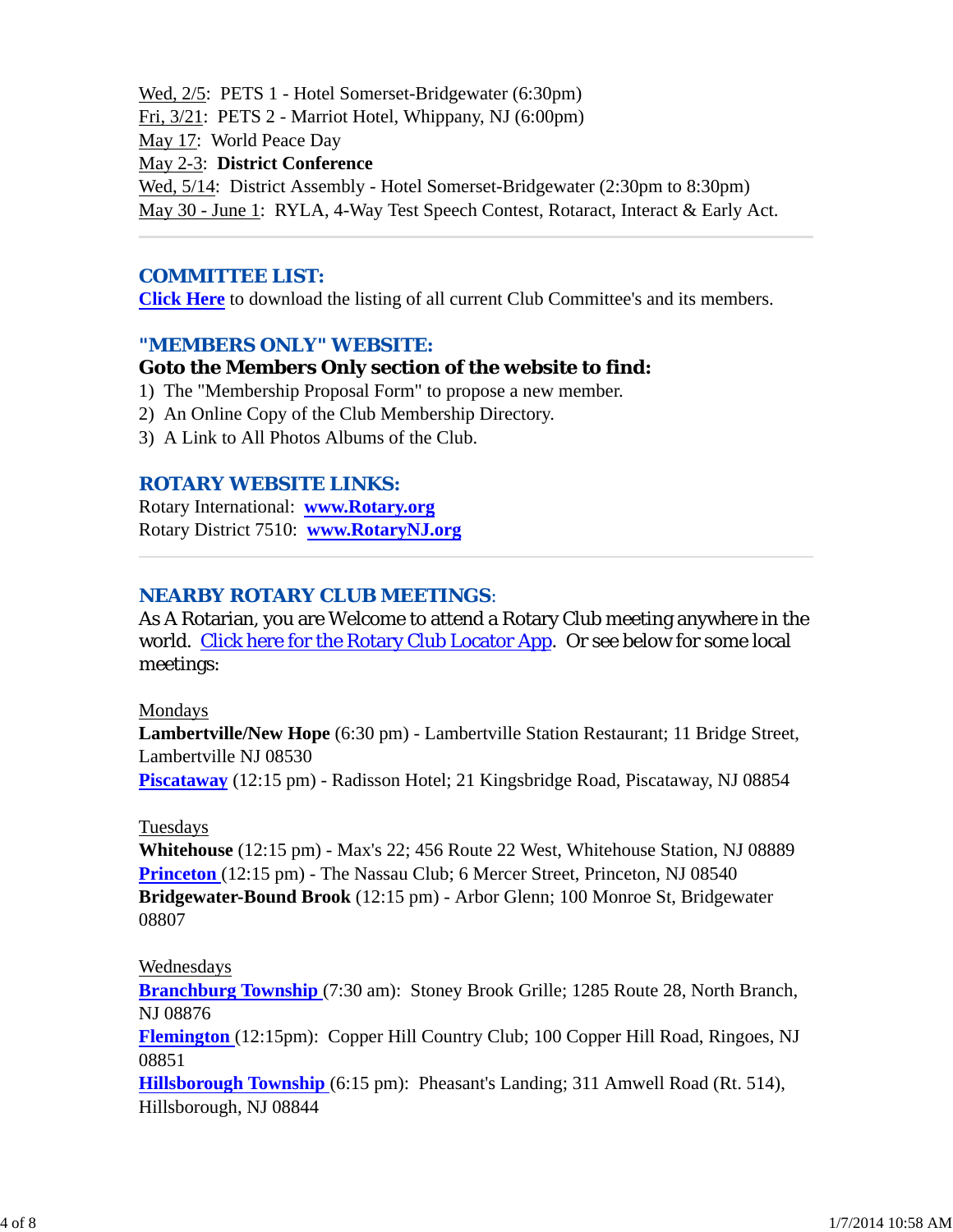#### Thursdays

**Clinton Sunrise** (7:30 am): Clinton Fire Department; New Street, Clinton, NJ 08809 **Somerville/Bridgewater** (12:15 pm): Bridgewater Manor; 1251 US Highway 202/206, Bridgewater, NJ 08807

**Trenton** (12:15 pm): Freddie's Tavern; 12 Railroad Avenue, West Trenton, NJ 08628

#### Fridays

**North Hunterdon** (12:15 pm): Beaver Brook County Club; 25 County Club Drive, Annandale, NJ 08801

**Princeton Corridor** (12:15pm): Hyatt Regency; 102 Carnegie Center, Rt. 1 North, Princeton, NJ 08540

#### eClub

**Rotary eClub of Hunterdon Horizon**: View website for meetings or online makeups.

## RI President's Call for Action in **2013-2014**: **"Engage Rotary, Change Lives"**

# **Rotary Club of Flemington - Our 90th Year**

Founded October 3, 1923 \* Charter #1529 \* District 7510

| President                                                                                                              | <b>Ira Liebross</b>                            |  |  |  |
|------------------------------------------------------------------------------------------------------------------------|------------------------------------------------|--|--|--|
| President-Elect                                                                                                        | <b>Lynn Hyman</b>                              |  |  |  |
| Secretary                                                                                                              | <b>Michele Kavanagh</b>                        |  |  |  |
| Treasurer, General                                                                                                     | <b>Bob Newland</b>                             |  |  |  |
| Treasurer, Lunch                                                                                                       | <b>D.J. Wright</b>                             |  |  |  |
| <b>Board Members</b>                                                                                                   | <b>Karen Widico</b> (immediate past president) |  |  |  |
|                                                                                                                        | <b>Jim Davidson</b>                            |  |  |  |
|                                                                                                                        | <b>Nancy Kahl</b>                              |  |  |  |
|                                                                                                                        | <b>Mick Schaible</b>                           |  |  |  |
|                                                                                                                        | <b>Chris Venditti</b>                          |  |  |  |
| Sergeant-at-Arms                                                                                                       | <b>Tom Fisher</b>                              |  |  |  |
| <b>RI</b> President                                                                                                    | Ron D. Burton (Norman, Oklahoma, USA)          |  |  |  |
| District Governor (DG)                                                                                                 | Tulsi R. Maharjan (Branchburg, NJ)             |  |  |  |
| District Governor Elect (DGE)                                                                                          | Melvin I. Kevoe "Mel" (Springfield, NJ)        |  |  |  |
| District Governor Nomimee (DGE)                                                                                        | Hal Daume (Berkeley Heights, NJ)               |  |  |  |
| <b>Assistant District Governor (ADG)</b>                                                                               | Michael Toscani (Lambertville-New Hope, PA)    |  |  |  |
| Club Meetings: Wednesday, 12:15 pm, Copper Hill Country Club<br>$100 \text{ C}$ can $\mu$ II:11 Deed. Din ages $00551$ |                                                |  |  |  |

100 Copper Hill Road, Ringoes 08551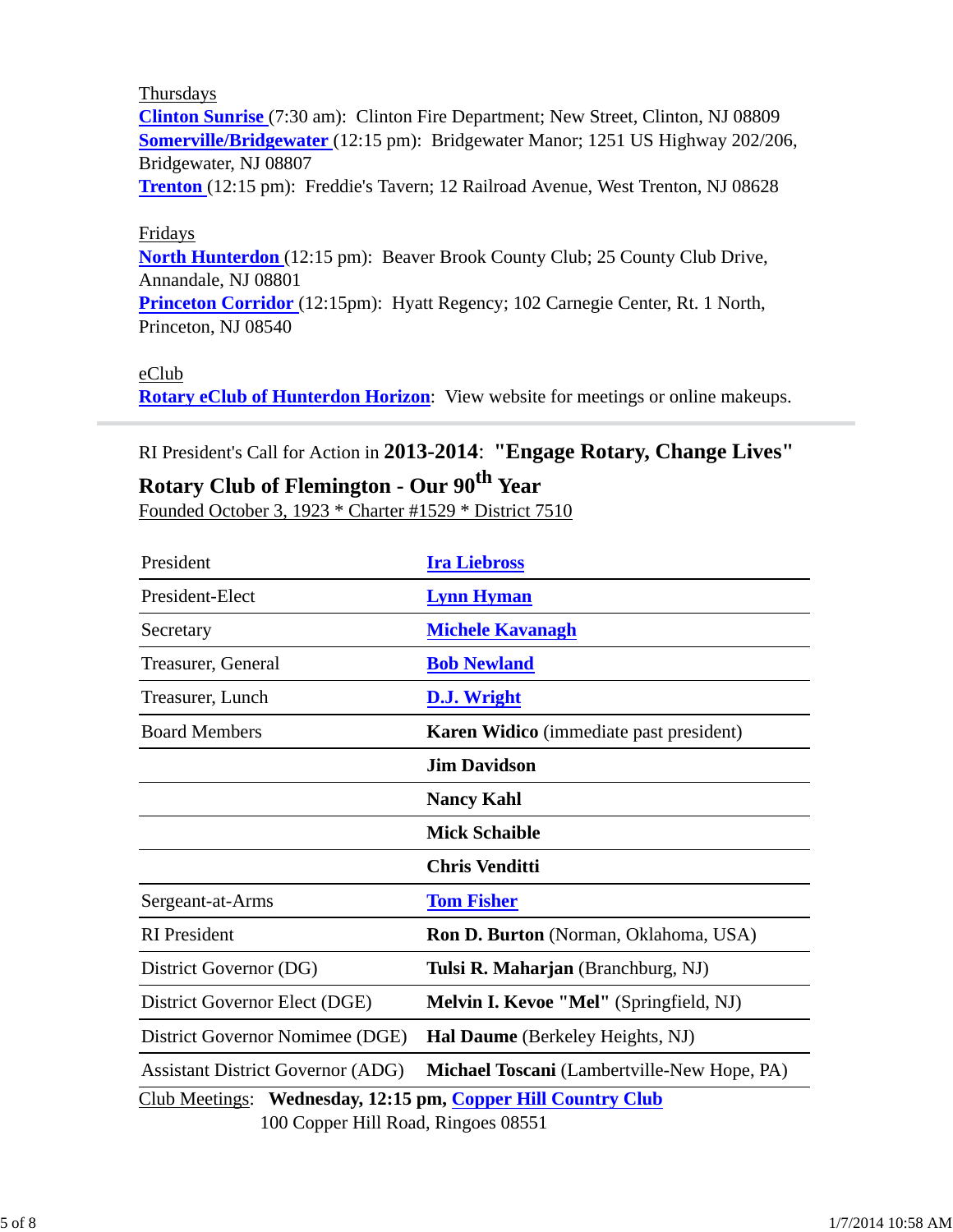

*MISSION STATEMENT*: The mission of Rotary International is to assist and guide Rotarians and Rotary clubs to accomplish the Object of Rotary to ensure Rotary's continuing relevance and to help build a better world, emphasizing service activities by individuals and groups that enhance the quality of life and human dignity, encouraging high ethical standards, and creating greater understanding among all people to advance the search for peace in the world.

**THE OBJECT OF ROTARY:** The object of Rotary is to encourage and foster the ideal of service as a basis of worthy enterprise and, in particular, to encourage and foster:

**1st**: The development of acquaintance as an opportunity for service;

**2nd**: High ethical standards in business and professions, the recognition of the worthiness of all useful occupations, and the dignifying of each Rotarian's occupation as an opportunity to serve society;

**3<sup>rd</sup>**: The application of the ideal of service in each Rotarian's personal, business and community life;

**4th**: The advancement of international understanding, goodwill, and peace through a world fellowship of business and professional persons united in the ideal of service.

**THE 4-WAY TEST:** "Of the things we think, say or do:

- **1st**: Is it the Truth?
- 2<sup>nd</sup>: Is it Fair to all concerned?
- **3rd**: Will it build goodwill and better friendships?
- **4th**: Will it be beneficial to all concerned?"

# *ROTARY's AVENUE'S OF SERVICE*: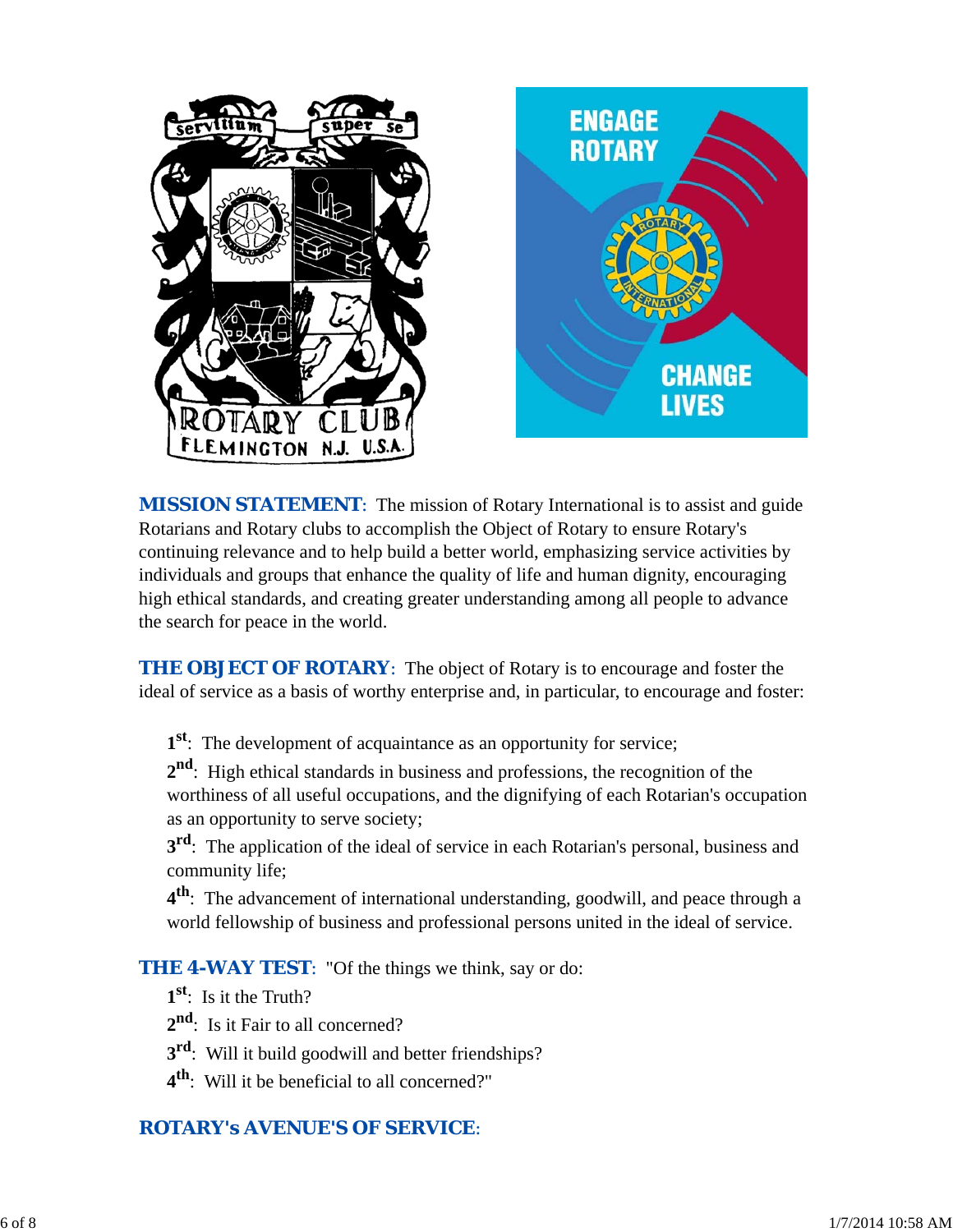**1)** Through **Club Service**, we have fun, build lasting friendships, and make sure that our club runs well.

**2)** Through **Vocational Service**, we volunteer our professional skills to serve others and promote integrity in everything we do.

**3)** Through **Community Service**, we address local needs and work with our community to bring lasting improvements.

**4)** Through **International Service**, we meet humanitarian needs around the globe and promote world understanding and peace.

**5)** Through **Youth Service**, we work with young people to help them become the next generation of leaders, visionaries, and peacemakers.

# **2013-2014 CLUB MEMBER ROSTER Rotary Club of Flemington, NJ**

Current Number of Members: 46

| <b>Rotarian</b>                   | <b>Member Since</b> | <b>Classification</b>                    |
|-----------------------------------|---------------------|------------------------------------------|
| Black, Bruce B.                   | 2007                | <b>Health and Fitness</b>                |
| Bohler, Herbert C. (Herb)         | 1977                | <b>Specialty Advertising</b>             |
| Chittenden, Robert L. (Bob)       | 2003                | M.E.F.P. Consulting Engineering          |
| Clark, Arthur L. (Sandy)          | 1987                | Printing                                 |
| Copeland, Harrie E. III           | 1976                | Auctioneering/Banking                    |
| Davidson, James G. (Jim)          | 2002                | <b>Rubber Products</b>                   |
| Ferrari, Frederick J. (Fred)      | 1964                | Orthodontia                              |
| Fisher, Charles H. (Charlie)      | 1961                | <b>Funeral Services</b>                  |
| Fisher, Thomas H. (Tom)           | 2012                | <b>Property &amp; Casualty Insurance</b> |
| Harrison, Jeffrey (Jeff)          | 1996                | Psychotherapy                            |
| Hennessy, Jr., Richard (Rich)     | 2010                | <b>Financial Advisor</b>                 |
| Hyman, Lynn                       | 2010                | <b>Retail Banking</b>                    |
| Kahl, Nancy                       | 2012                | Massage Therapy                          |
| Kamnitsis, Christopher P. (Chris) | 2001                | <b>Financial Planning</b>                |
| Kavanagh, Michele                 | 2013                | <b>Community Banking</b>                 |
| Liebross, Ira                     | 1997                | <b>Family Medicine</b>                   |
| Loew, Darren                      | 2002                | Orthodontics                             |
| Martin, Teresa (Terry)            | 1993                | Solid Waste/Recycling                    |
| Mazujian, Harry                   | 2004                | Clergy                                   |
| McWilliams, Nancy                 | 1992                | Psychotherapy                            |
| Metz, Kim                         | 2007                | <b>Technical Education</b>               |
| Muller, George D.                 | 1964                | <b>Cut Glass Manufacturing</b>           |
| Nastasi, William (Bill)           | 1996                | <b>General Contracting</b>               |
| Newland, Robert D. (Bob)          | 1998                | Insurance                                |
| Ownes, Terry M.                   | 1987                | <b>Floor Covering</b>                    |
| Parente, Steven (Steve)           | 2005                | Classification                           |
| Phelan, Christopher J. (Chris)    | 2009                | <b>Chamber Of Commerce</b>               |
| Randolph, R. Wayne                | 1982                | Veterinary Medicine                      |
| Reinbacher, Otto A.               | 1997                | Clergy                                   |
| Rogow, Stephen S. (Steve)         | 1973                | Orthodontics                             |
| Schaible, R. Michael (Mick)       | 1998                | <b>Appraisal Services</b>                |
| Skowronek, Kenneth J. (Ken)       | 1994                | <b>Family Law</b>                        |